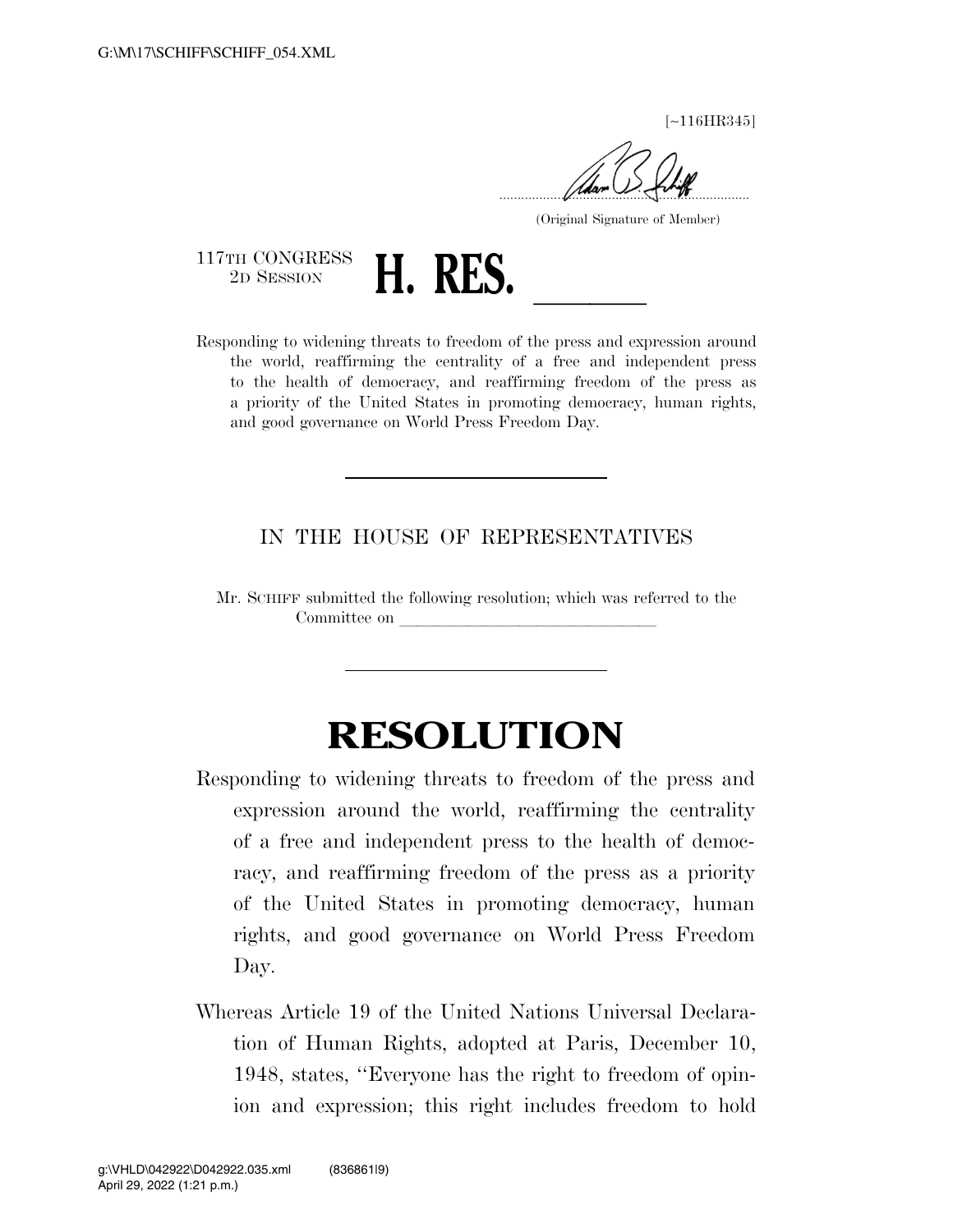opinions without interference and to seek, receive, and impart information and ideas through any media and regardless of frontiers.'';

Whereas, in 1993, the United Nations General Assembly proclaimed May 3 of each year as ''World Press Freedom  $\mathrm{Day}$ '—

(1) to celebrate the fundamental principles of freedom of the press;

(2) to evaluate freedom of the press around the world;

(3) to defend the media against attacks on its independence; and

(4) to pay tribute to journalists who have lost their lives while working in their profession;

- Whereas, on December 18, 2013, the United Nations General Assembly adopted Resolution 68/163 on the safety of journalists and the problem of impunity, which unequivocally condemns all attacks on, and violence against, journalists and media workers, including torture, extrajudicial killing, enforced disappearance, arbitrary detention, and intimidation and harassment in conflict and nonconflict situations;
- Whereas the theme for World Press Freedom Day 2022 is ''Journalism under Surveillance'', which will spotlight how developments in surveillance by state and nonstate actors, as well as big data collection and artificial intelligence, impact journalism, freedom of expression, and privacy, as well as the associated challenges to media viability during the digital age, threats to public trust that arise from surveillance, and digitally-mediated attacks on journalists, and the consequences of all this on public trust in digital communications;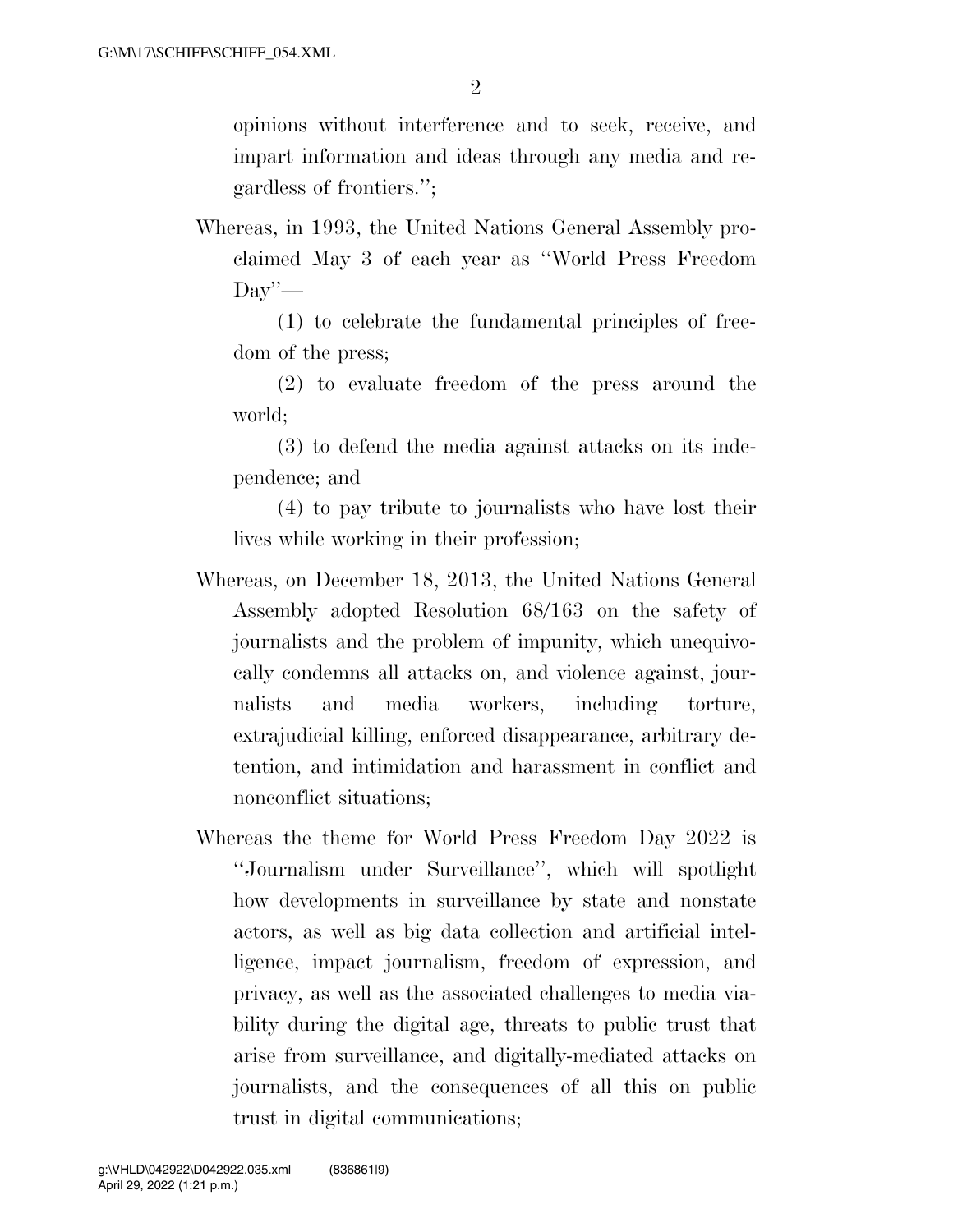- Whereas Thomas Jefferson, who recognized the importance of the press in a constitutional republic, wisely declared, ''were it left to me to decide whether we should have a government without newspapers, or newspapers without a government, I should not hesitate a moment to prefer the latter.'';
- Whereas the Daniel Pearl Freedom of the Press Act of 2009 (Public Law 111–166; 22 U.S.C. 2151 note), signed into law by President Barack Obama in 2010, expanded the examination of the freedom of the press around the world in the annual country reports on human rights practices of the Department of State;
- Whereas, Freedom House's publication ''Freedom in the World 2022'' noted that global freedom has declined for 16 consecutive years and a total of 60 countries suffered declines over the past year, while only 25 improved, and, as of today, some 38 percent of the global population live in ''Not Free'' countries, the highest proportion since 1997;
- Whereas according to the International Center for Not-for-Profit Law and the European Center for Not-for-Profit Law—

(1) some governments have incorporated surveillance technology into their efforts to halt the spread of COVID–19 without fully considering the privacy and human rights implications, including building sunset provisions into emergency declarations;

(2) at least 112 countries have declarations of emergency in place in response to COVID–19 pandemic; and

(3) at least 62 countries have enacted measures in response to COVID–19 that negatively affect freedom of expression;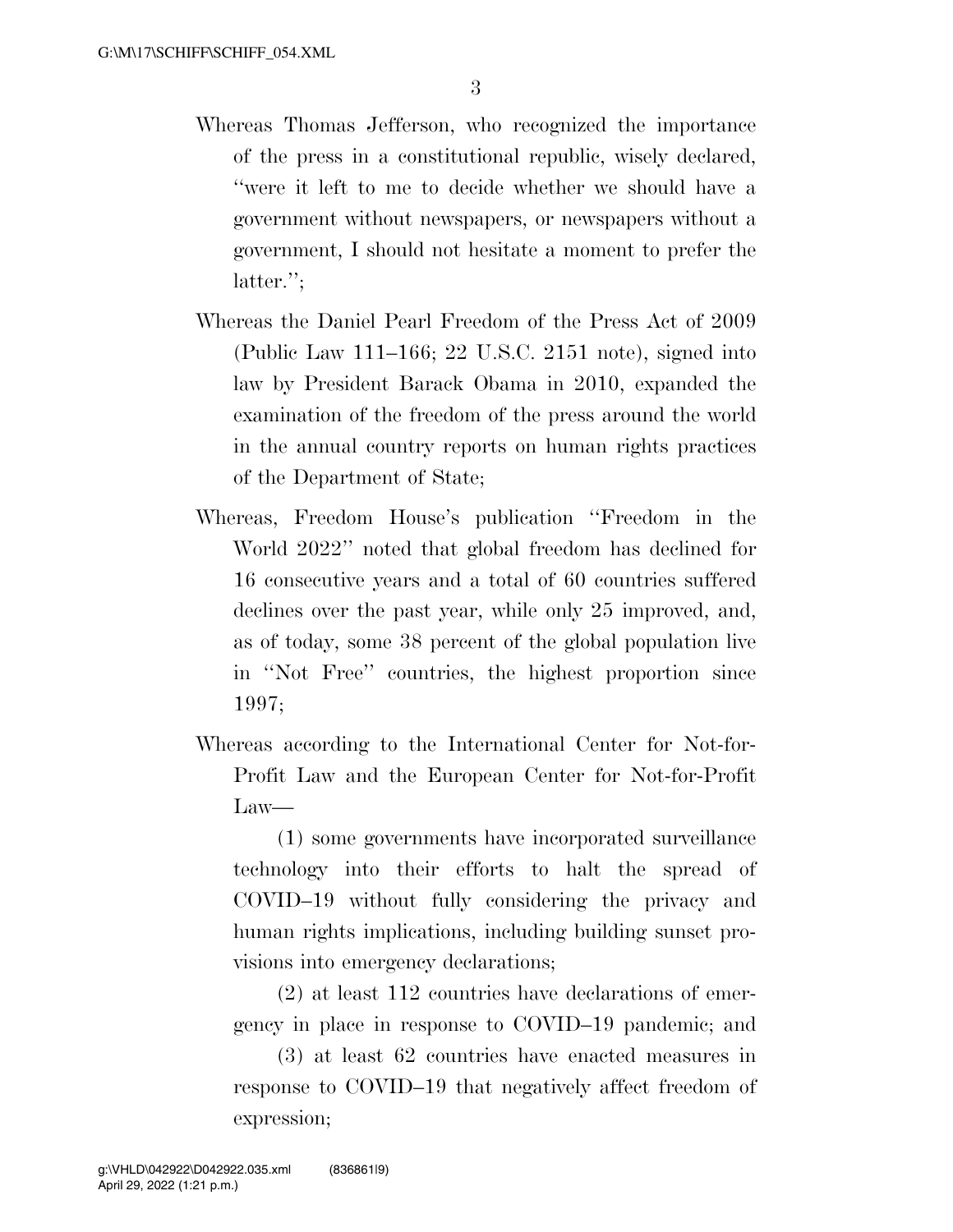- Whereas the 2021 World Press Freedom Index, published by Reporters Without Borders, notes, ''journalism, which is arguably the best vaccine against the virus of disinformation, is totally blocked or seriously impeded in 73 countries and constrained in 59 others [out of 180], which together represent 73 percent of the countries evaluated'';
- Whereas Reporters Without Borders also reports that since 2020, more journalists were deliberately targeted and killed in countries considered ''at peace'' than in conflict zones;
- Whereas, according to the Committee to Protect Journalists, in 2021—

(1) at least 27 journalists were killed around the world for their work, of which at least 21 were singled out for murder;

(2) the two deadliest countries for journalists on assignment were India and Mexico;

(3) the vast majority of journalists killed were citizens covering the news in their home countries;

(4) 293 journalists worldwide were in prison, a new global record, with China, Myanmar, Egypt, Vietnam, and Belarus responsible for more than half of the jailed journalists; and

(5) at least 250 journalists were jailed in retaliation for their work for the sixth consecutive year;

Whereas online violence against female journalists has increased ''significantly'' according to a United Nations Educational, Scientific and Cultural Organization and International Center for Journalists 2021 report, with three-quarters of the 900 female journalists from 125 countries surveyed responding that they had experienced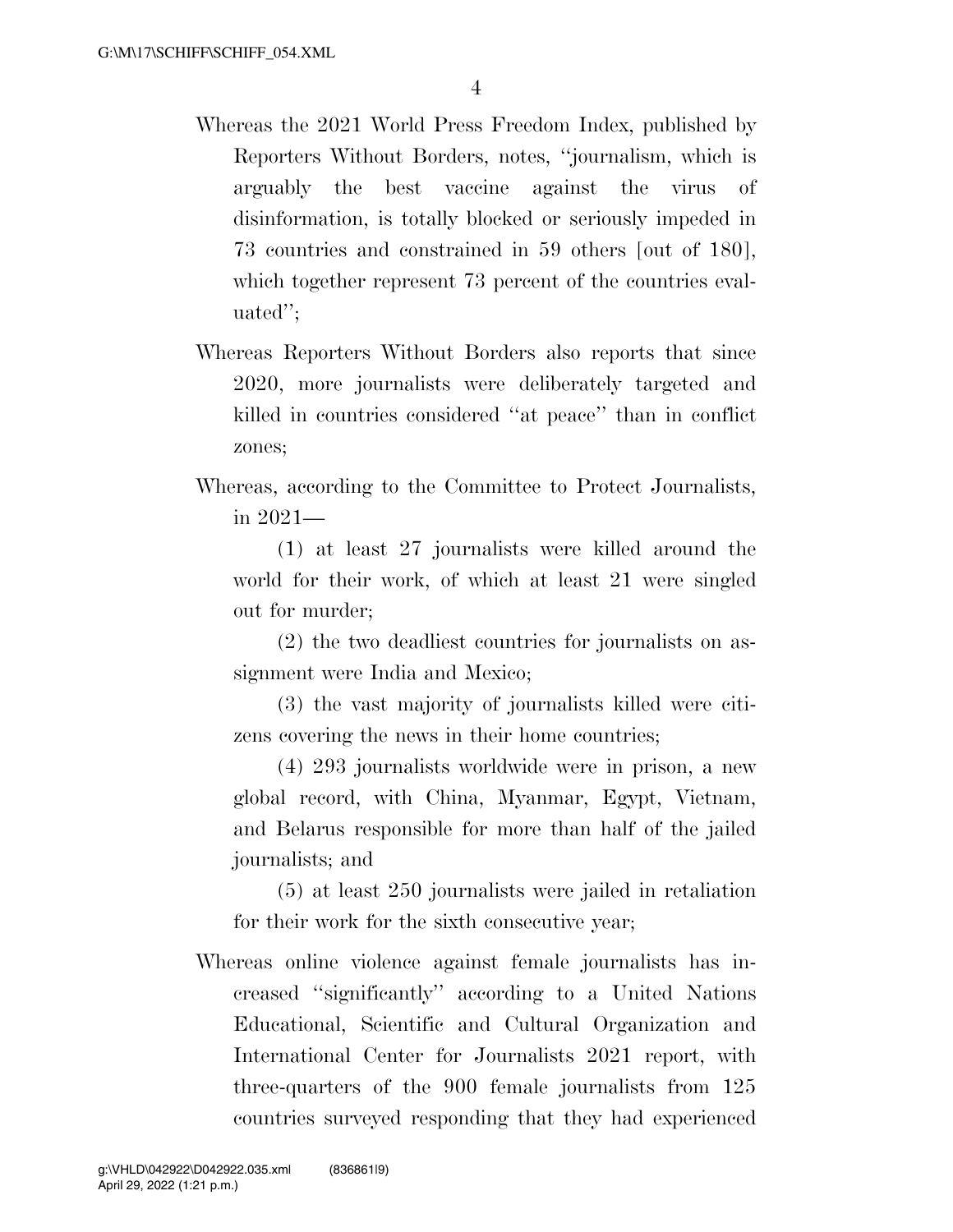online abuse, and one-quarter responding that they had been physically threatened, which is especially troubling given increasing evidence that online harassment against female journalists is correlated with increased violence offline;

Whereas the People's Republic of China maintains one of the worst media environments in the world and seeks to curtail political speech inside and outside the country, including by—

(1) targeting independent and foreign media in China through systematic harassment including the denial of visas to foreign journalists, imprisonment, the denial of medical care to imprisoned journalists, and curtailing access to legal representation;

(2) pervasively monitoring and censoring online and social media content, including through the banning of virtual private networks;

(3) spreading propaganda to foreign audiences through the United Front Work Department and related activities;

(4) indiscriminately stifling dissent and freedom of expression in Hong Kong, especially through the arbitrary use of the 2020 National Security Law, which has led to the suppression of all meaningful political dissent, including the closure of several independent news organizations and the imprisonment of numerous journalists, including Jimmy Lai, the founder of Apple Daily, who is facing charges that could result in life imprisonment; and

(5) championing a ''sovereign Internet'' model and exporting technology to enhance the ability of like-minded authoritarian regimes to suppress dissent online and monitor the activity of their people;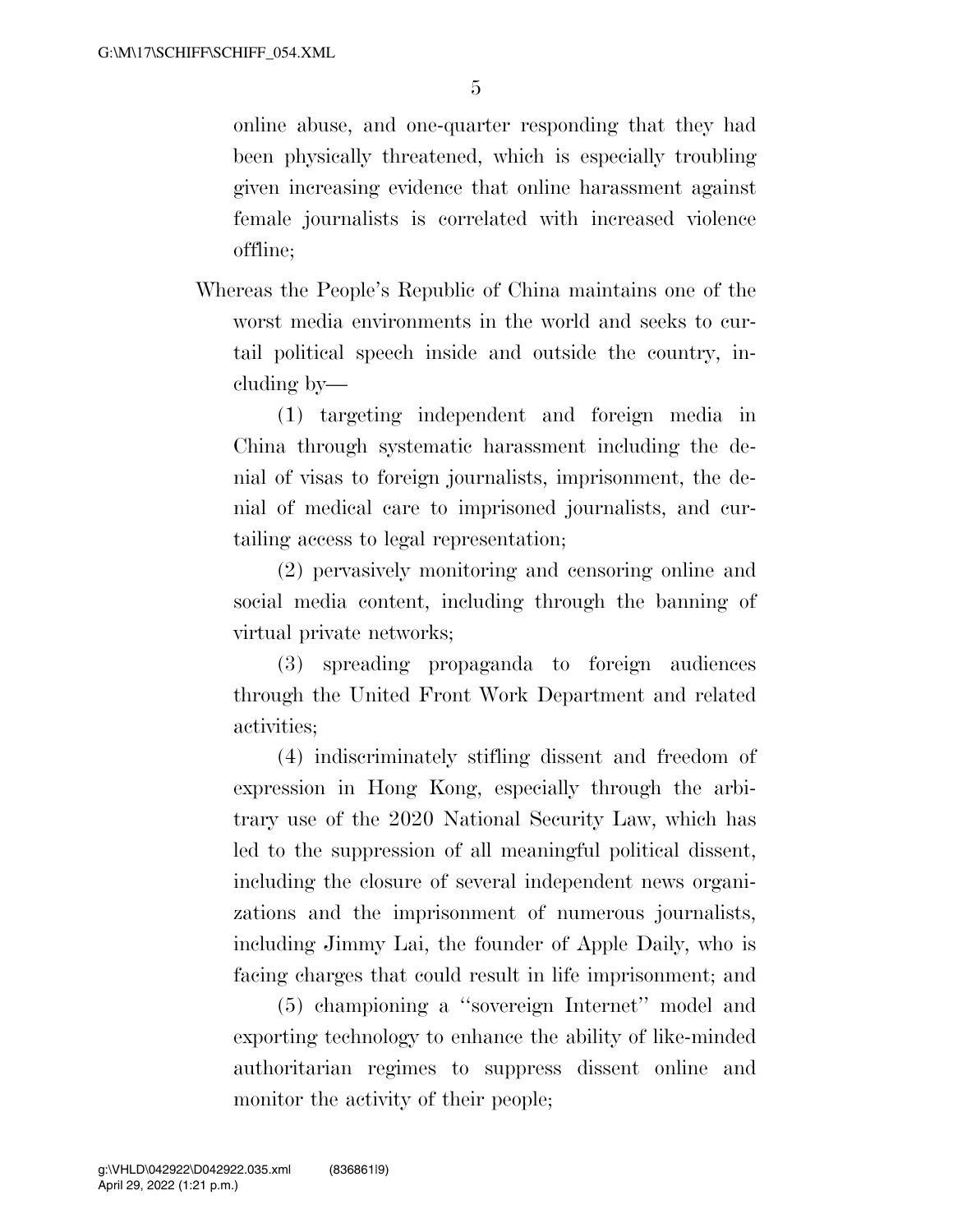Whereas the Russian Federation has escalated from restricting freedom of the press and expression to a full assault against all independent media actors both inside Russia and across the Caucasus region, including by—

(1) passing broad legislation which criminalizes any public opposition to or independent news reporting about the war against Ukraine;

(2) labeling independent news outlets as ''foreign agents'' and relying on restrictive legislation as justification to harass, fine, and freeze the assets of organizations, including Radio Free Europe/Radio Liberty;

(3) arresting and detaining journalists covering peaceful protests;

(4) allegedly kidnapping, torturing, detaining, and disappearing journalists in Russian-controlled territories of Ukraine; and

(5) excessive blocking of internet access and applications, including independent news sites, social media platforms, and other tools Russian citizens rely on to access independent information and opinions and to connect with each other and the outside world;

- Whereas the Belarussian regime has stripped the accreditation of and detained numerous journalists to suppress independent information and freedom of expression, including former Radio Free Europe/Radio Liberty journalists Ilhar Losik and Aleh Hurzdzilovich, who have been sentenced to 15 years and 18 months in prison, respectively, and Andrey Kuznechyk, who has been held in pretrial detention on unpublished charges since November 2021;
- Whereas a 2021 survey by Reporters Without Borders and the Afghan Independent Journalists Association shows a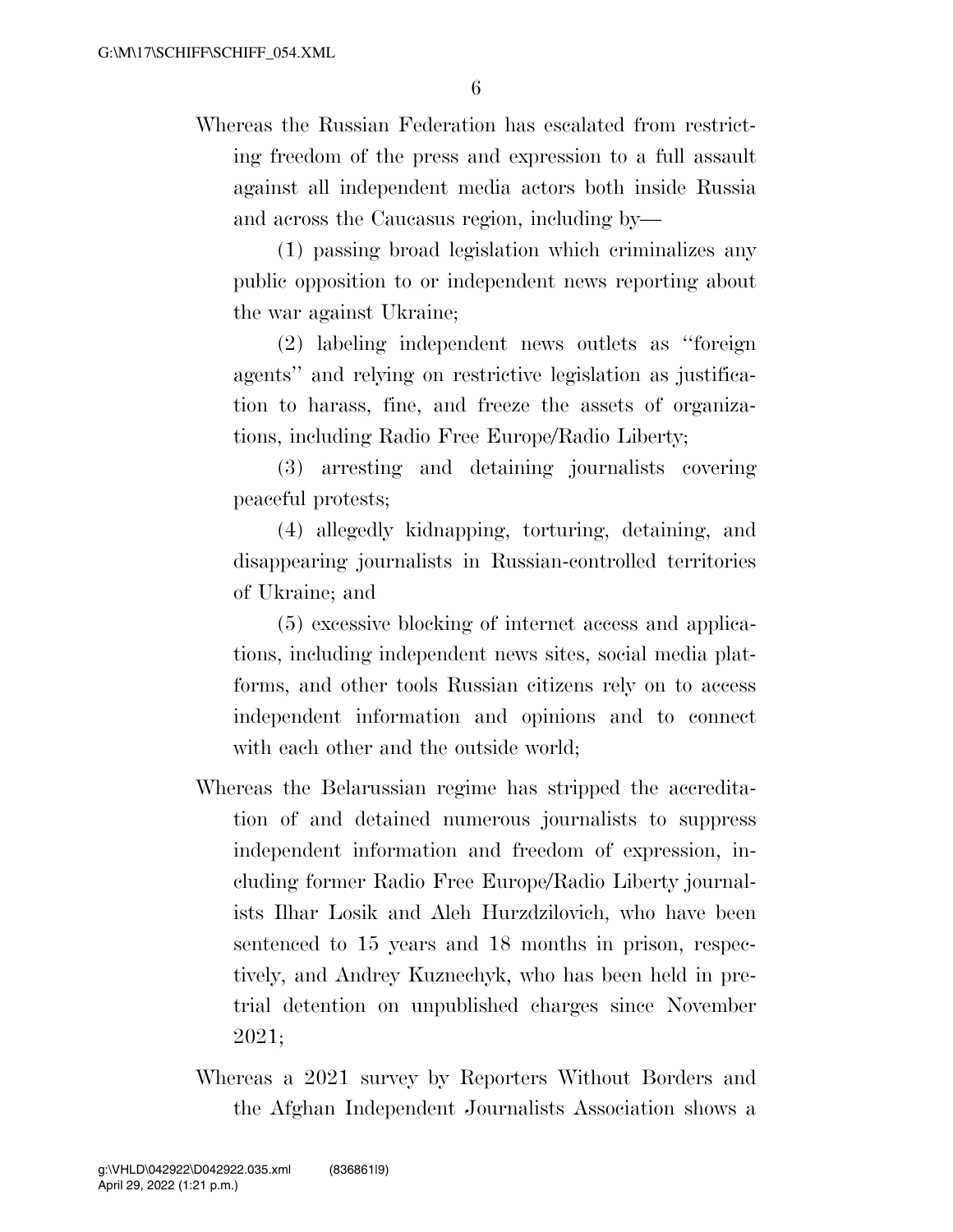total of 231 media outlets have had to close and more than 6,400 journalists have lost their jobs since the Taliban took power in August 2021, and female journalists have been most impacted, with 4 out of 5 no longer working;

- Whereas freedom of the press continues to be under assault throughout Southeast Asia, especially in Vietnam, where more than 30 journalists and bloggers are being held in jails, some with sentences of up to 15 years for their independent reporting, including Pham Doan Trang, a female journalist who had been awarded the Reporters Without Borders Press Freedom Prize for Impact in 2019;
- Whereas governments are enacting legislation, such as Cambodia's proposed National Internet Gateway, which would give them unprecedented power to monitor online activity, collect user data, and censor communications, further threatening already severely restricted freedom of expression;
- Whereas, Washington Post journalist and United States resident Jamal Khashoggi was murdered by a team of Saudi operatives while visiting the Saudi Arabian consulate in Istanbul, Turkey, and it is likely that the perpetrators' trial in Turkey will be transferred to Saudi Arabia, making it unlikely that they will ever be held accountable;
- Whereas the Senate unanimously approved a resolution stating that Mr. Khashoggi's murder was carried out at the behest of Crown Prince Mohammed bin Salman;
- Whereas the detention of journalists without charges in Ethiopia, including Associated Press Freelance journalist Amir Aman Kiyaro who was detained without charges for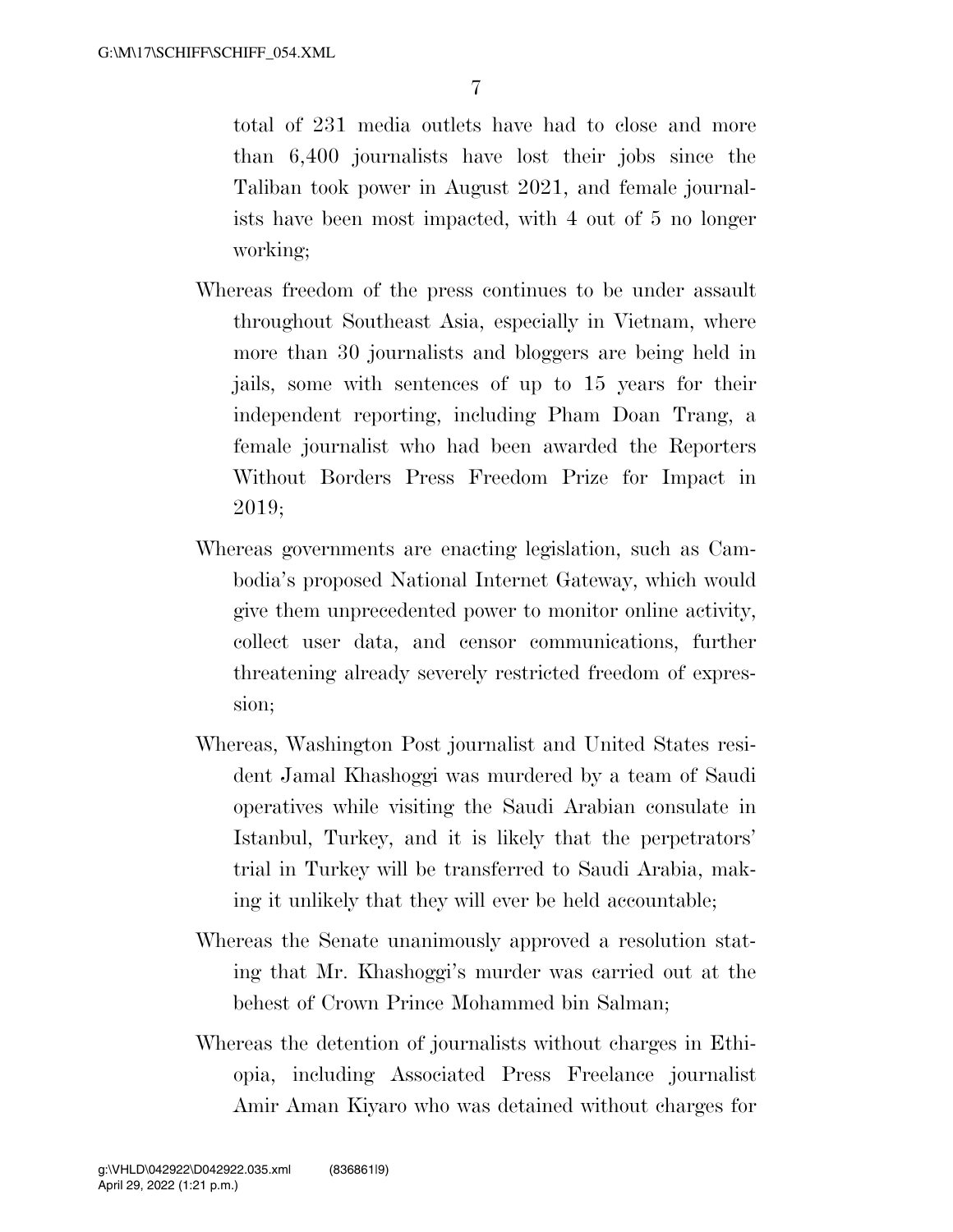8

4 months, serves as an example of the country's deteriorating media freedom, following positive movements after the 2018 election of Prime Minister and Nobel Peace Prize recipient Abiy Ahmed;

- Whereas across Latin America and the Caribbean, authoritarian regimes in Cuba, Nicaragua, and Venezuela continue their long-standing practice of curbing dissent by threatening, harassing, and detaining independent journalists and other media actors;
- Whereas in Mexico, which remains the most dangerous country in the Western Hemisphere for journalists—

(1) murders, death threats, and legal impunity cause journalists to self-censor their reporting out of fear;

(2) it is estimated that 12 journalists have been murdered in the first three months of 2022;

(3) the Federal Mechanism for the Protection of Human Rights Defenders and Journalists lacks the resources and political support to provide adequate protection to all journalists under threat who have requested protection; and

(4) Roberto Toledo, a camera operator and video editor for news website Monitor Michoacán, was shot and killed on January 31, 2022, in Zitácuaro, making him the fourth media worker killed in Mexico in less than a month;

- Whereas, across Western Europe, physical attacks on journalists have more than doubled between 2019 and 2021, with 33 attacks recorded in 2019, 51 in 2020, and 76 in 2021, according to the Council of Europe;
- Whereas the world's growing cadre of ethical and hard-hitting investigative journalists, including those contributing to the Organized Crime and Corruption Reporting Project—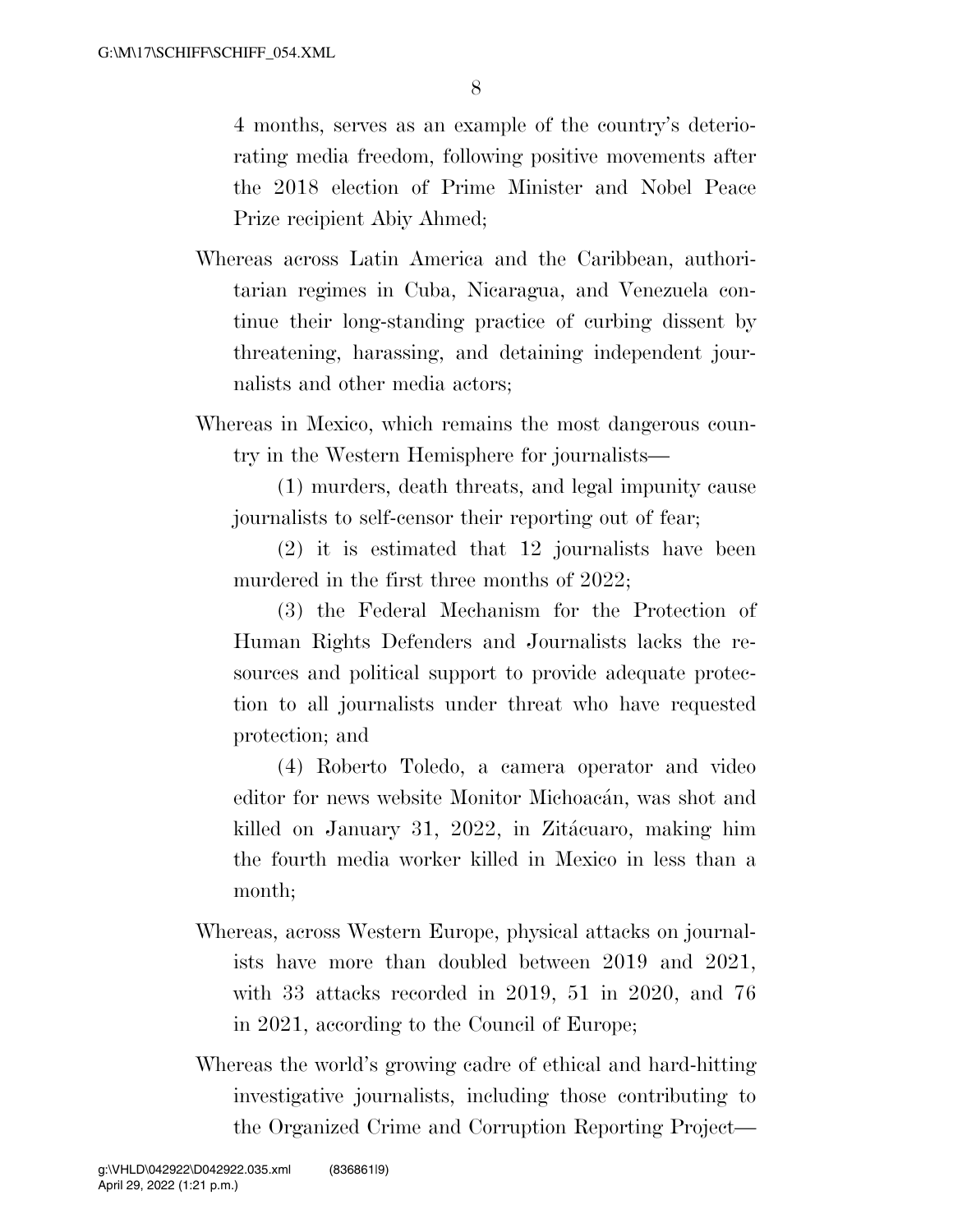(1) adhere to the highest professional standards;

(2) uncover abuses and corruption being committed in their own countries; and

(3) deserve the international community's support and praise for taking on the risky job of fostering accountability and transparency in their respective countries;

Whereas, under the auspices of the United States Agency for Global Media, the United States Government provides financial assistance to several editorially independent media outlets, including Voice of America, Radio Free Europe/Radio Liberty, Radio Free Asia, Radio y Television Marti, and the Middle East broadcast networks and and

(1) which report and broadcast news, information, and analysis in critical regions around the world; and

(2) whose journalists regularly face harassment, fines, and imprisonment for their work; and

Whereas freedom of the press—

(1) is a key component of democratic governance and socioeconomic development; and

(2) enhances public accountability, transparency, and participation in civil society and democratic governance: Now, therefore, be it

1 *Resolved,* That the House of Representatives—

2 (1) condemns threats to freedom of the press 3 and free expression around the world;

4 (2) remembers the bravery of journalists and 5 media workers around the world who, despite threats 6 to their safety, play an essential role in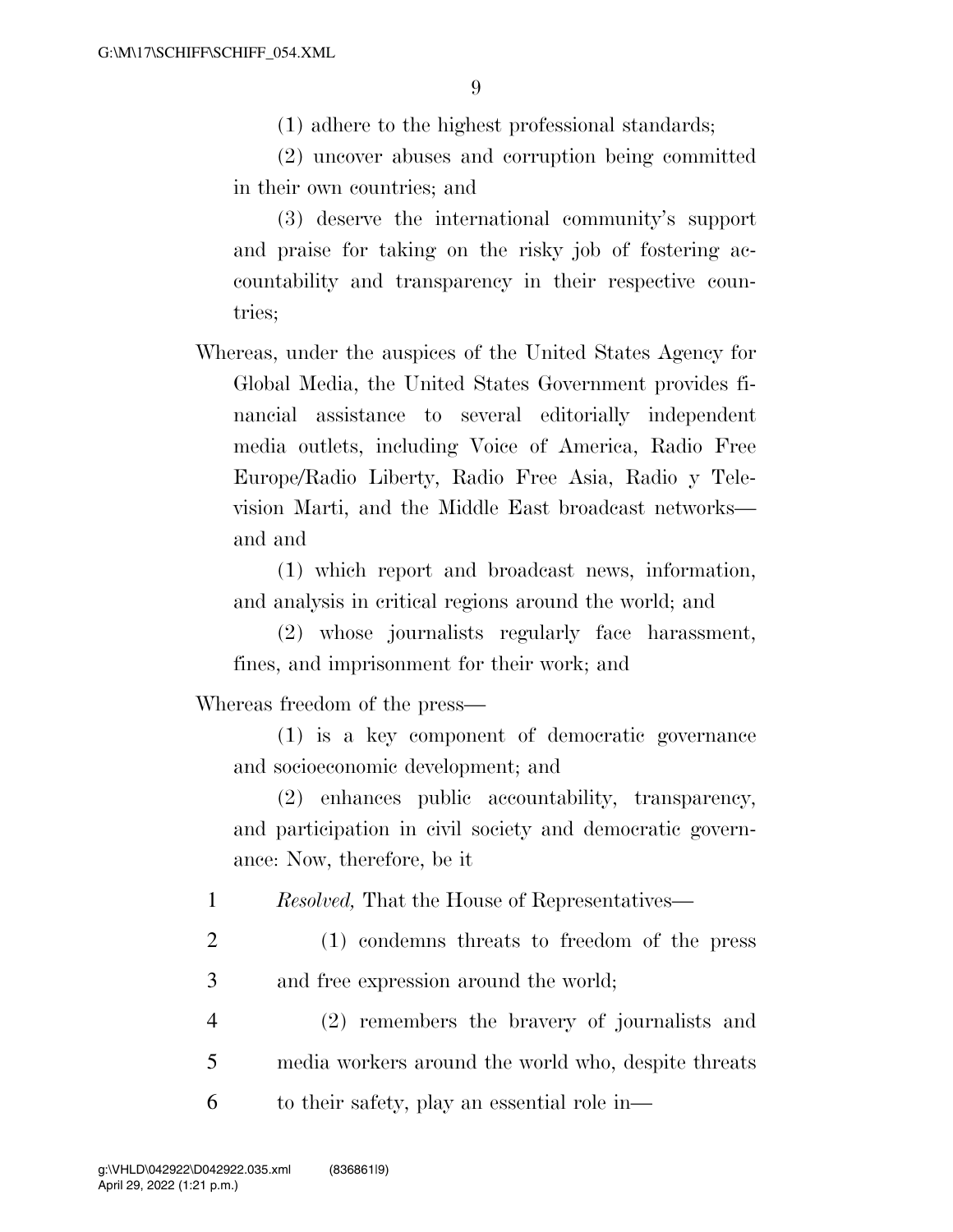| $\mathbf{1}$   | (A) promoting government accountability;               |
|----------------|--------------------------------------------------------|
| $\overline{2}$ | (B) defending democratic activity; and                 |
| 3              | (C) strengthening civil society;                       |
| $\overline{4}$ | (3) remembers journalists who have lost their          |
| 5              | lives carrying out their work;                         |
| 6              | (4) calls on governments abroad to implement           |
| 7              | United Nations General Assembly Resolution 74/157      |
| 8              | $(2019)$ by thoroughly investigating and seeking to    |
| 9              | resolve outstanding cases of violence against journal- |
| 10             | ists, including murders and kidnappings, while en-     |
| 11             | suring the protection of witnesses;                    |
| 12             | (5) condemns all actions around the world that         |
| 13             | suppress freedom of the press;                         |
| 14             | $(6)$ reaffirms the centrality of freedom of the       |
| 15             | press to efforts of the United States Government to    |
| 16             | support democracy, mitigate conflict, and promote      |
| 17             | good governance around the world; and                  |
| 18             | (7) calls on the President and the Secretary of        |
| 19             | State—                                                 |
| 20             | $(A)$ to preserve and build upon the leader-           |
| 21             | ship of the United States on issues relating to        |
| 22             | freedom of the press, on the basis of the protec-      |
| 23             | tions afforded the American people under the           |
| 24             | First Amendment to the Constitution of the             |
| 25             | United States;                                         |